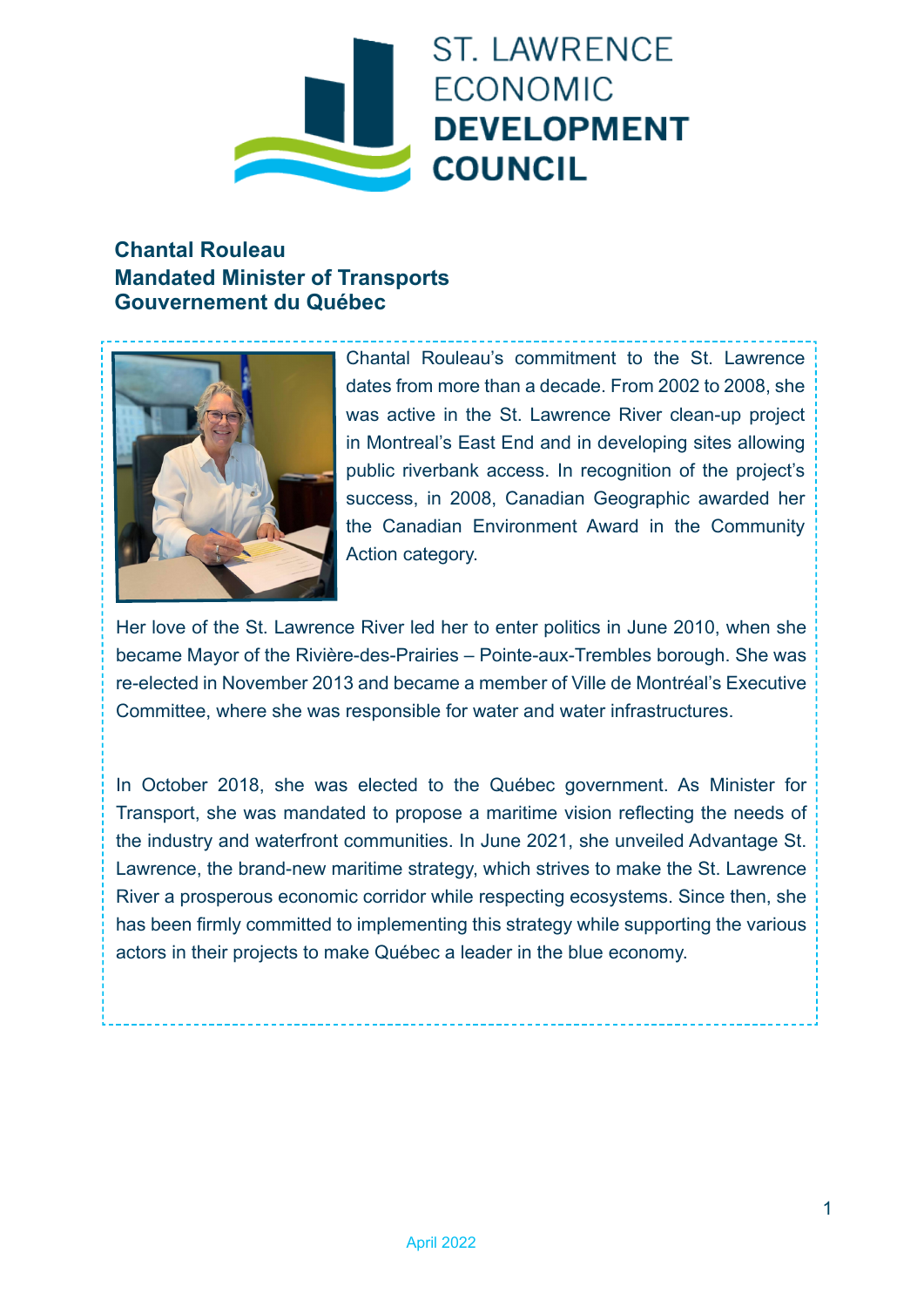**Question 1 : The maritime vision Advantage St. Lawrence, which you presented in June 2021, emphasizes maritime transport, among others, through government programs aimed at repairing and modernizing port infrastructures. In your opinion, is our port network modern and resilient? Why focus on this type of program in the context of a government strategy?**

**Answer 1 :** Québec's strategic port network comprises some 20 ports located along the Gulf of St. Lawrence and St. Lawrence River.

Most of these ports necessitate considerable outlays since they are among the oldest in Canada and since there has been a significant lack of investment in them in recent decades.

This is one of the reasons why, in 2018, the Québec government acquired the Matane, Rimouski, Gaspé and Gros-Cacouna port facilities.

With Advantage St. Lawrence, your government intends to go further and plans to make the St. Lawrence one of the most efficient economic corridors in North America, upgrading and modernizing its port facilities and making them more resilient.

As we all know, the competitiveness of all supply chains is linked, first and foremost, to ports' ability to quickly and effectively handle and redirect cargo. To do so, they require suitable facilities and infrastructures.

This is why our vision of maritime development, through Advantage St. Lawrence, strives to accelerate the investments needed to fund projects to upgrade and optimize maritime and port infrastructures.

We want to give the St. Lawrence a safe, functional, thriving port network. To do so, we need significant financial mobilization and commitments from both the private and public sectors, including the federal government.

**Question 2 : In April 2018, the International Maritime Organization set itself the goal of gradually eliminating GHG emissions resulting from international maritime transport by reducing CO2 emissions by at least 40% by 2030 and by reducing the total volume of annual GHG emissions by at least 50% by 2050 compared to 2008 levels. What contribution can the Québec government make to support the maritime industry in this willingness to innovate and turn to technologies allowing it to reduce its environmental footprint?**

**Asnwer 2** : In January 2022, the Marine Industry Forum created the task force on climate change and marine industry decarbonization mandated to

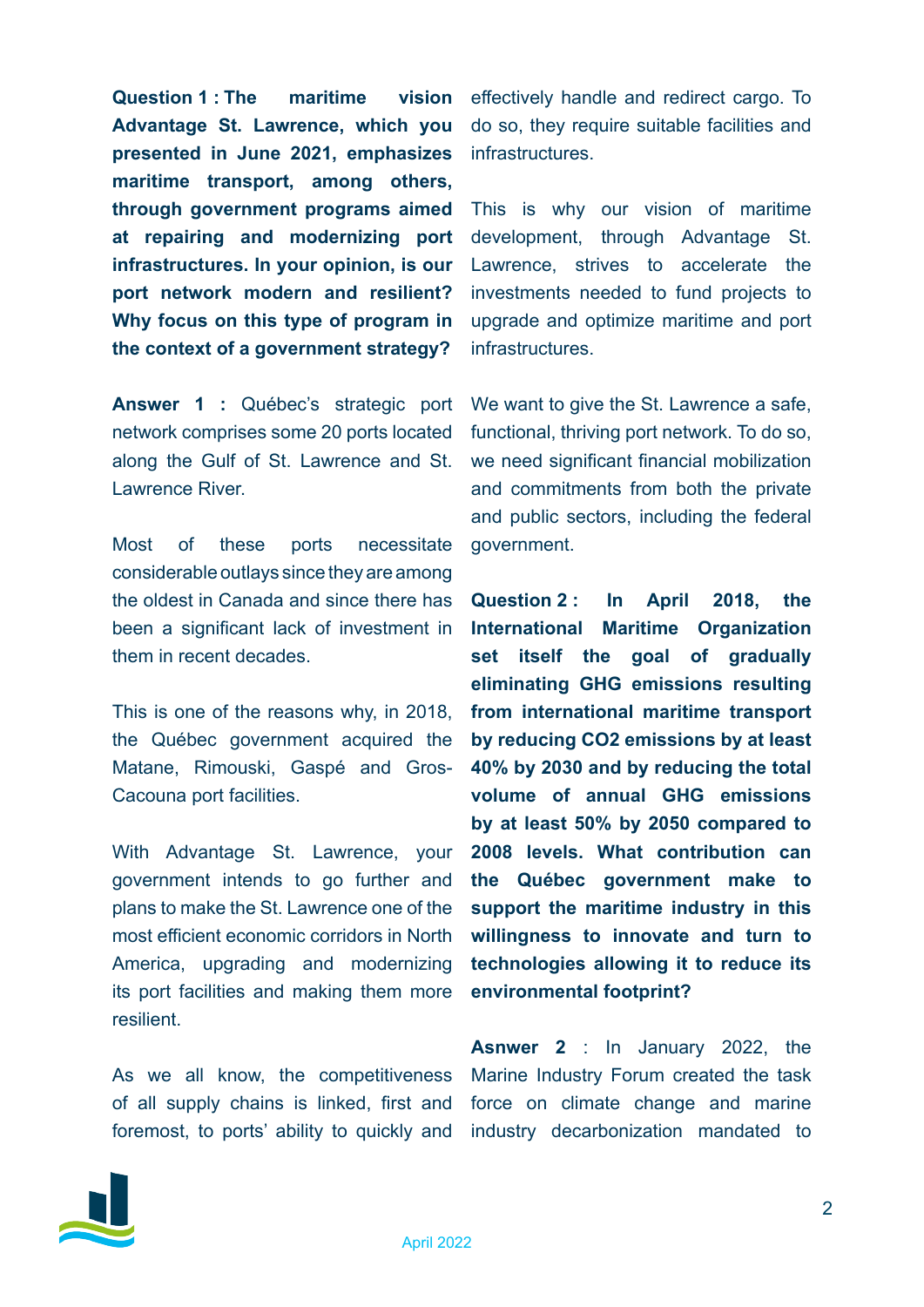further deliberations on the feasibility of implementing green solutions.

Already, the use of fuels of the future like hydrogen, ethanol, biofuel and liquefied natural gas are plausible options. The same is true for electrical shore-to-ship power solutions, which are already being deployed in some of our ports and which should become mainstream, given our hydroelectrical potential.

To underpin these initiatives, the Ministère des Transports (MTQ) will soon be offering the Programme en efficacité du transport maritime, aérien et ferroviaire (Maritime, air and rail transport efficiency program), with a \$40.1 M budget over five years under the Plan for a Green Economy. Further, with Advantage St. Lawrence, in the context of the smart economic corridor, technological projects will be able to help us achieve our environmental targets.

It is also important to remember that maritime transport already posts a positive environmental performance, be it through the above-mentioned work and initiatives or because of the energy efficiency advantages it offers. For one tonne of cargo transported per kilometer. rail and truck transport respectively emit 22% and 450% more GHGs than their maritime counterpart. Given Québec's geography and size, we would do well to increase the use of maritime transport within our borders.

Finally, I would like to highlight the efforts of Green Marine and its members since 2007. This voluntary marine industry environmental certification program targets continuous improvement, excellence and environmental leadership. The success of this organization, created here in Québec, is worthy of mention and clearly shows the industry's willingness to improve its practices.

**Question 3 : The smart economic corridor's (SEC) development and implementation play a central role in the latest maritime vision. With government funding of \$24.1M and an anticipated \$175M contribution from the maritime industry and other government players, what should the short-, medium- and long-term action priorities be to ensure this corridor's success?**

Answer 3 : Four priorities have been identified to ensure the SEC's success:

**Priority 1)** Set up multipartite governance to ensure that the project meets user needs.

Stakeholders must rally together and arrive at a common understanding and priority action guidelines.

This is why we have announced the creation of a Québec smart economic corridor roundtable that will enable us to coordinate our actions effectively.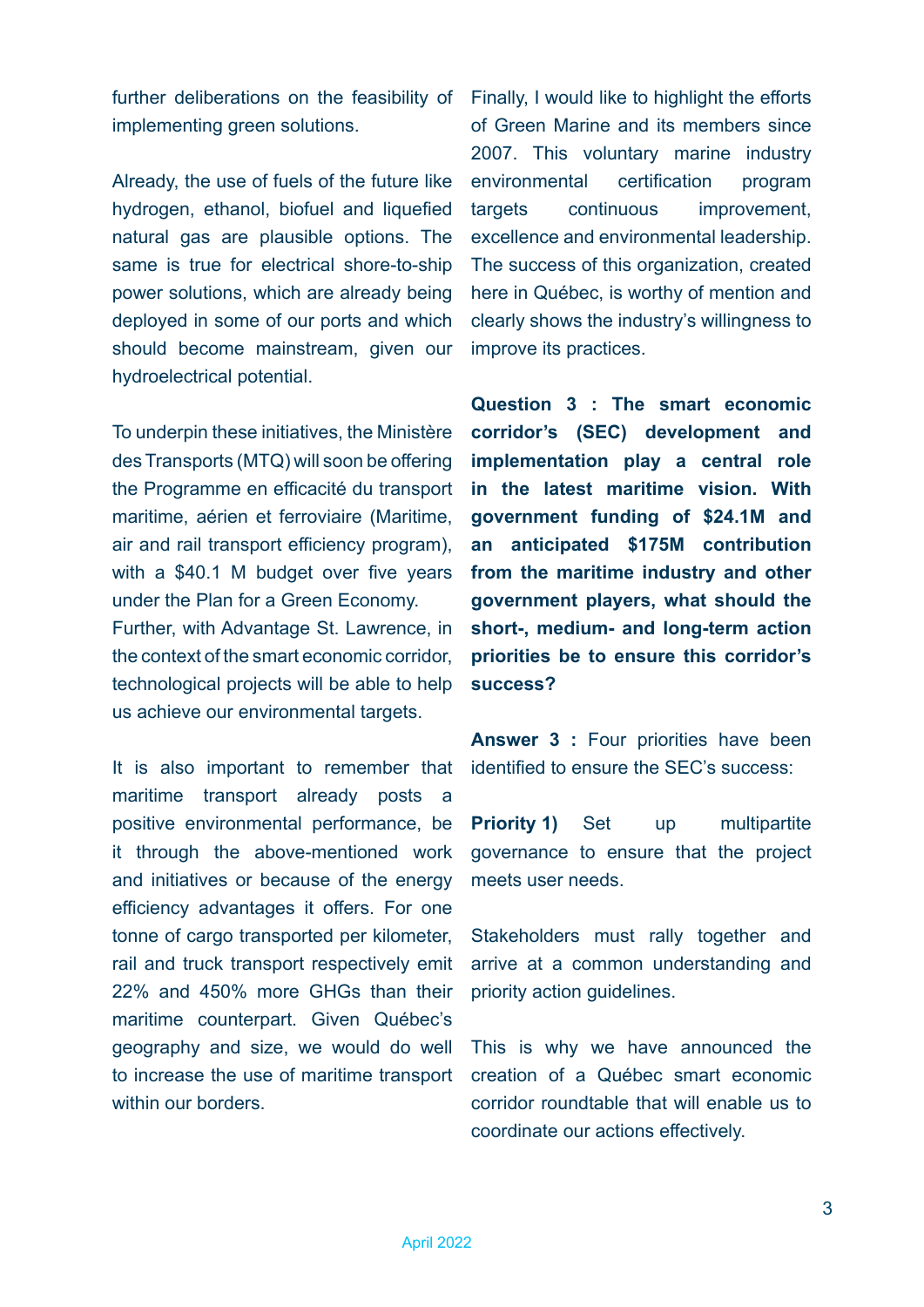**Priority 2)** Create trust to promote data sharing.

The SEC will ensure the implementation of technological solutions that will help increase the maritime transport sector's competitiveness and reduce its environmental footprint.

At the same time, the MTQ will support background work aimed at implementing a concerted data-sharing approach able to promote innovation while respecting the features specific to private industry.

**Pririty 3** : Develop technological tools using artificial intelligence to optimize port operations and shipping routes.

By 2025, we hope that concrete technological solutions will have been implemented and that we will already be seeing gains. The industry and partners are aware of the importance of technological conversion. Québec is a leader in AI and has all of the assets needed to ensure intelligent navigation on the St. Lawrence River and to optimize our port operations. I am very optimistic that we will succeed.

**Priority 4 :** Extend the use of these tools to the entire logistics chain so as to benefit from efficiency gains and increase Québec's competitiveness.

The SEC is a project that will mature in 10 to 15 years. It is reasonable to believe that it will affect a wide range of activities occurring on the St. Lawrence as well as the various logistics chain components.

**Question 4 : Be it AI, robotics or autonomous vessels, education and employment experts agree that 85% of the jobs of 2030 do not yet exist. The maritime industry must start preparing for this now. However, it faces administrative and regulatory challenges that directly impact the hiring and retention of qualified workers. In your opinion, what actions should be taken in the short, medium and long terms to prepare for the imminent onset of these occupations of the future?**

**Answer 4 : Over the course of the past** year, I have reiterated my concern over the human resources shortage in the maritime sector. This issue is critical for the industry and the entire goods and services supply chain.

My colleague Jean Boulet, Minister of Labour, Employment and Social Solidarity (MTESS), and I have requested that the Table de concertation sur l'adéquation formation-emploi du secteur maritime (Roundtable on matching training and employment in the maritime sector) be reactivated to enable us to find concrete solutions to this challenge.

The roundtable's work will be directed at continuing education, regulatory training,